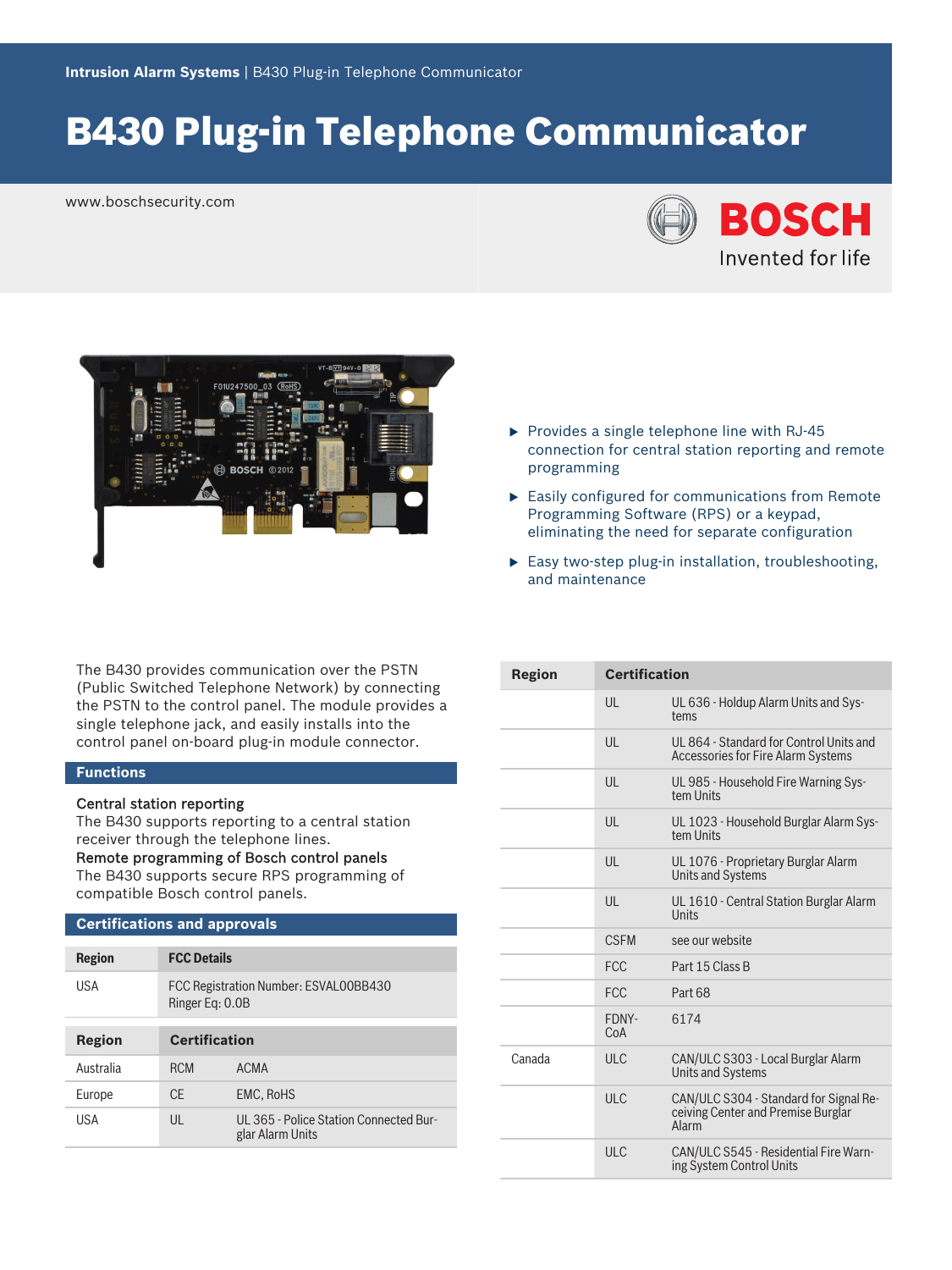| Region        | <b>Certification</b> |                                                                       |
|---------------|----------------------|-----------------------------------------------------------------------|
|               | ULC                  | CAN/ULC S559 - Fire Signal Receiving<br><b>Centres and Systems</b>    |
|               | ULC                  | ULC-ORD C1023 - Household Burglar<br><b>Alarm System Units</b>        |
|               | ULC                  | ULC-ORD C1076 - Proprietary Burglar<br><b>Alarm Units and Systems</b> |
|               | IC.                  | ICES-003 - Information Technology<br>Equipment (ITE)                  |
| <b>Brazil</b> | <b>ANATEL</b>        | 1709-13-1855 [B430]                                                   |

## **Installation/configuration notes**

#### **Mounting considerations**

Connect the B430 Plug-in Telephone Communicator to any compatible control panel or interface module, which can then be mounted in a variety of enclosures for optimal situations.

# **Wiring considerations**

The B430 connects to the control panel or interface modules without tools or physical wiring for power. It has an RJ-45 jack for plugging in the phone line (PSTN).

# **Communication speed**

The module communicates at 2400 baud maximum.

#### **Compatibility**

| Control panels | B9512G/B9512G-E<br>B6512<br>B8512G/B8512G-E<br>B5512/B5512E<br>B4512/B4512E<br>B3512/B3512E |
|----------------|---------------------------------------------------------------------------------------------|
| Phone cords    | D161 Dual Modular Telephone Cord<br>D162 Modular Telephone Cord                             |
| Phone jack     | D <sub>166</sub> Telephone Jack                                                             |

**Parts included**

| <b>Quantity</b> | <b>Component</b>                    |
|-----------------|-------------------------------------|
|                 | B430 Plug-in Telephone Communicator |
|                 | Literature pack                     |

# **Technical specifications**

#### **Properties**

| <b>Dimensions</b> | $2$ in x 3.68 in x 0.60 in<br>$(50 \text{ mm} \times 93.5 \text{ mm} \times 15.25 \text{ mm})$ |
|-------------------|------------------------------------------------------------------------------------------------|
| Weight            | $1.3$ pounds $(0.6$ KG)                                                                        |

#### **Environmental considerations**

| Relative humidity       | 5% to 93% at +32 °C (+90 °F)   |
|-------------------------|--------------------------------|
| Temperature (operating) | 0°C to +49°C (+32°F to +120°F) |

## **Power requirements**

| Current (maximum)   | Standby: 24 mA<br>Alarm: 24 mA |
|---------------------|--------------------------------|
| Voltage (operating) | 12 VDC nominal                 |
|                     |                                |

# **Ordering information**

### **B430 Plug-in Telephone Communicator**

Plug-in PSTN communication module for control panel to central station receiver communication. Order number **B430**